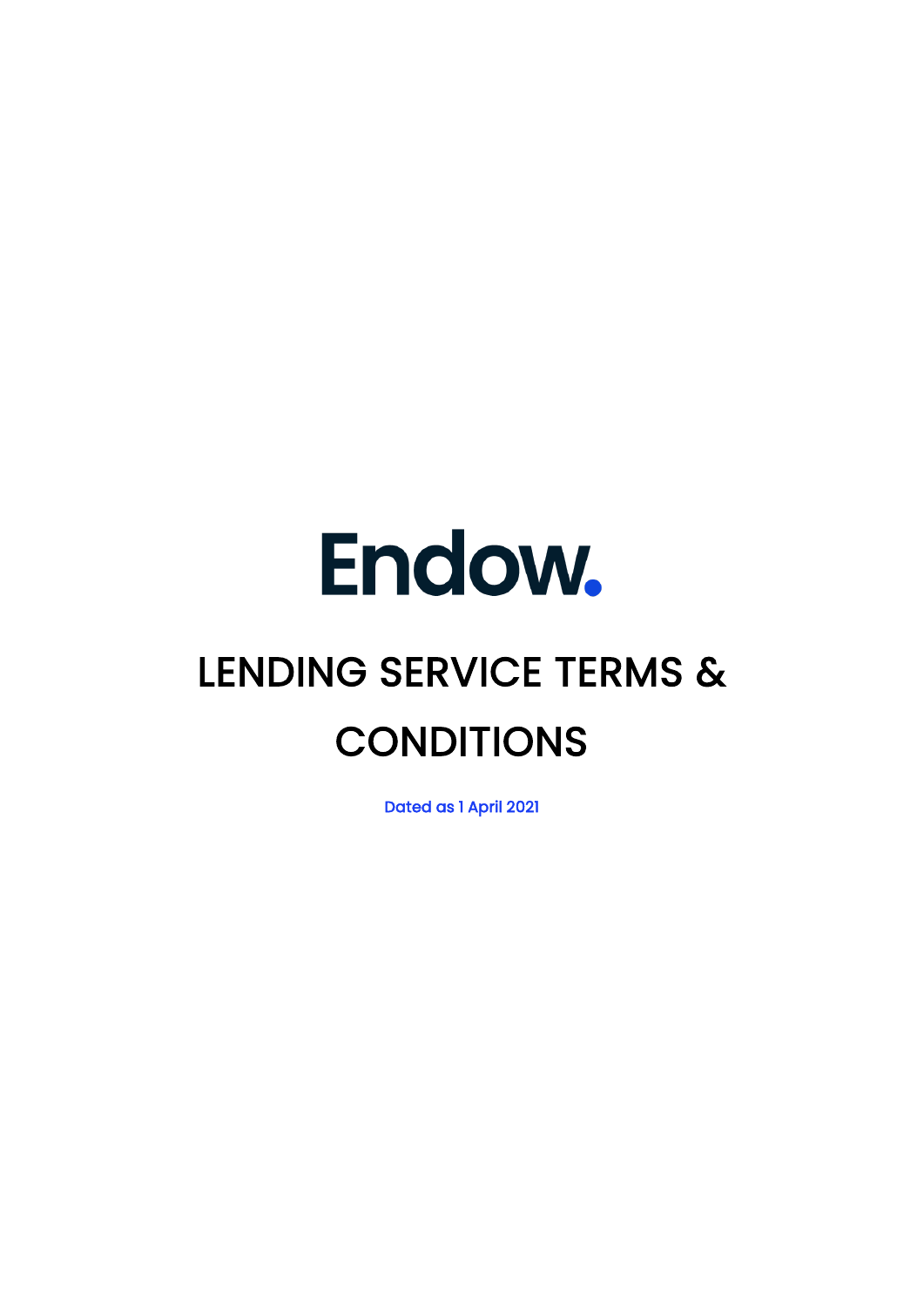# **INTRODUCTION**

- 1. You agree to be bound by these terms and conditions by
	- making an application for membership to the Service; and/or
	- using the Service.

#### **DEFINITIONS**

2. Unless otherwise stated, the following terms will have the following meanings:

AML/CFT Act means the Anti-Money Laundering and Countering Financing of Terrorism Act 2009.

Associated Persons has the meaning given to it in section 12 of the FMCA.

Board of Directors means the board of directors of Endow.

Borrower means a person or entity who has been accepted as a borrower by us.

Borrower Agreement means the agreement which applies between you, us, and the Trustee when you take out a Loan.

Borrower Disclosure means the disclosure document provided to the Borrower for the purposes of the CCCFA.

Borrower Documents means the combination of the Borrower Agreement, Terms and Conditions, Loan Offer, Loan Documents, Declaration of Trust, and any other agreement entered into between you, us, and the Trustee in connection with a Loan.

CCCFA means the Credit Contracts and Consumer Finance Act 2003.

Clearing Account means the bank account operated by us on behalf of the Trustee into which payments received will be deposited, and from which payments and deductions in relation to RWT may be made, in relation to the provision of the Service.

Commission means the fee payable by the Borrower to us to aEndownister the Loan on behalf of the Investors.

Declaration of Trust means the declaration between the Trustee and the Investors in relation to the Service.

Endow/we/us means Endow Limited.

Fee Schedule means the schedule attached to the Investor Agreement and Borrower Agreements and as published on our Website which sets out the fees and charges payable by Investors and Borrowers.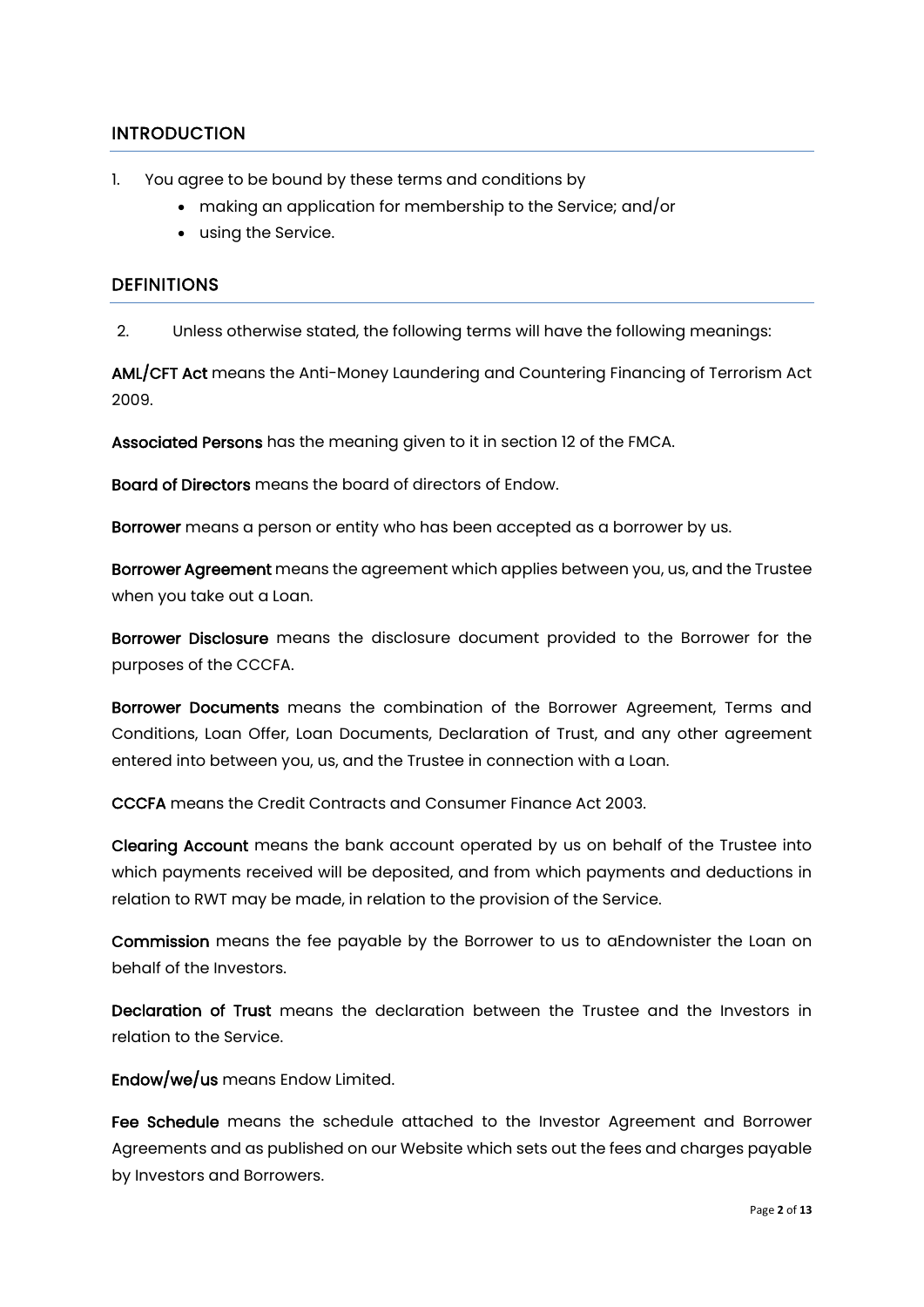FMA means the Financial Markets Authority.

FMCA means the Financial Markets Conduct Act 2013.

Guarantor means a guarantor in relation to a Loan.

Initially Funded Loan means a Loan which is funded by an Initial Funder(s).

Initial Funder means an investor who funds a Loan.

IRD means the New Zealand Inland Revenue Department.

Investment Authority means the investment authority an Investor provides to make an Offer to invest in a Loan.

Investor means a person or entity who has been accepted as an investor by us and includes us and an Initial Funder, where the context requires.

Investor Account means the account held within the trust account operated by the Trustee for each and every Investor.

Investor Agreement means the investor agreement which applies between you, us, and the Trustee in connection with your participation in a Loan via the Service.

Investor Documents means the combination of the Investor Agreement, Terms and Conditions, Declaration of Trust, and any other agreement entered into between you, us, and the Trustee in connection with your participation in a Loan via the Service.

Listing Period means the period of time that the Loan Application is available for subscription.

Loan means a loan to a Borrower from the Trustee on behalf of participating Investors and any rights under a guarantee (if any).

Loan Application means the Borrower's application for a Loan.

Loan Documents means a combination of the Loan Offer and the Loan and security documentation signed by a Borrower and/or Guarantor as detailed in the Loan Offer prior to the advancement of a Loan and granted in favour of the Trustee.

Loan Information Sheet means the document outlining details of the investment including Borrower and Guarantor information, Loan information, interest rates, security provided, listing period, valuation of the security property provided by us to the Investor and, if relevant, confirmation that the Loan is an Initially Funded Loan.

Loan Offer means the document issued by us to a Borrower outlining the terms and conditions of the Loan and required security.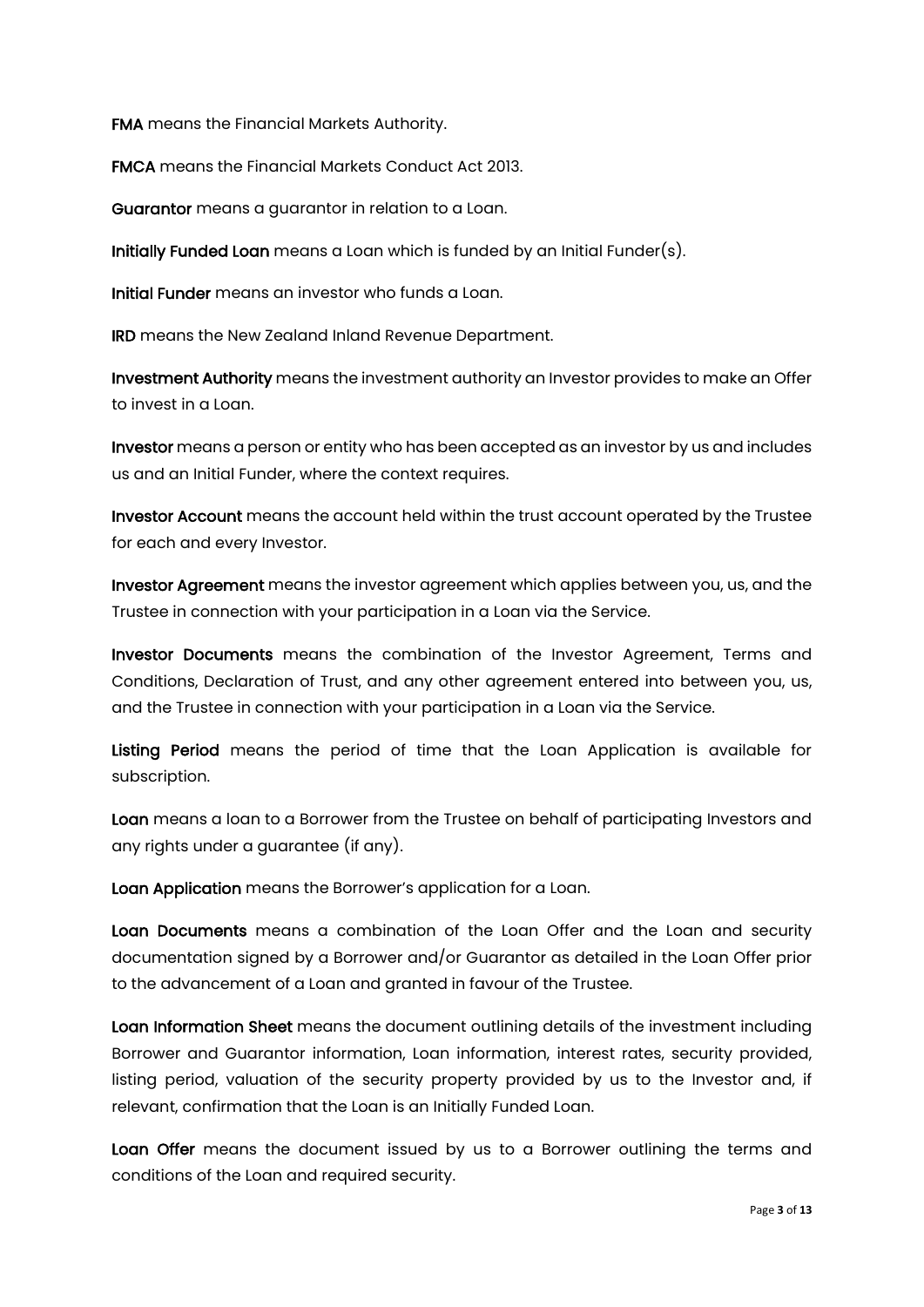Member means a Borrower or an Investor.

Nominated Account means the account with a bank in New Zealand which is nominated by you for payment of investment interest and principal if you are an Investor, or the account from which Loan payments are deducted if you are a Borrower.

NRWT means non-resident withholding tax imposed under the NRWT in the Income Tax Act 2007.

Offer means an offer by an Investor to participate in a Loan or Loans by providing an Investment Authority.

Privacy Policy means our privacy policy.

RWT means resident withholding tax imposed under the RWT rules in the Income Tax Act 2007.

RWT Exemption Certificate has the meaning in section YA 1 of the Income Tax Act 2007.

Service means the lending service provided by Endow.

Service Documents means the Borrower Documents and Investor Documents.

Terms and Conditions means the terms and conditions governing the use of the Service.

Trust Assets means the Loan and all other monies, property, asset, contracts and rights in respect of the Loan.

Trustee means Endow Nominees Limited, or any replacement trustee or trustees appointed by us.

#### Website means [www.endow.co.nz](http://www.endow.co.nz/)

Working Day means a day on which banks are open for business in Auckland other than a Saturday, Sunday or public holiday.

- 3. In this document:
	- a. words importing the singular shall include the plural and vice versa;
	- b. headings are for convenience only and do not affect the interpretation of these terms;
	- c. an expression importing a person includes any company, trust, partnership, joint venture, association or other body corporate and any Government Agency as well as an individual; and
	- d. references to a document or agreement include that document or agreement as amended or replaced from time to time.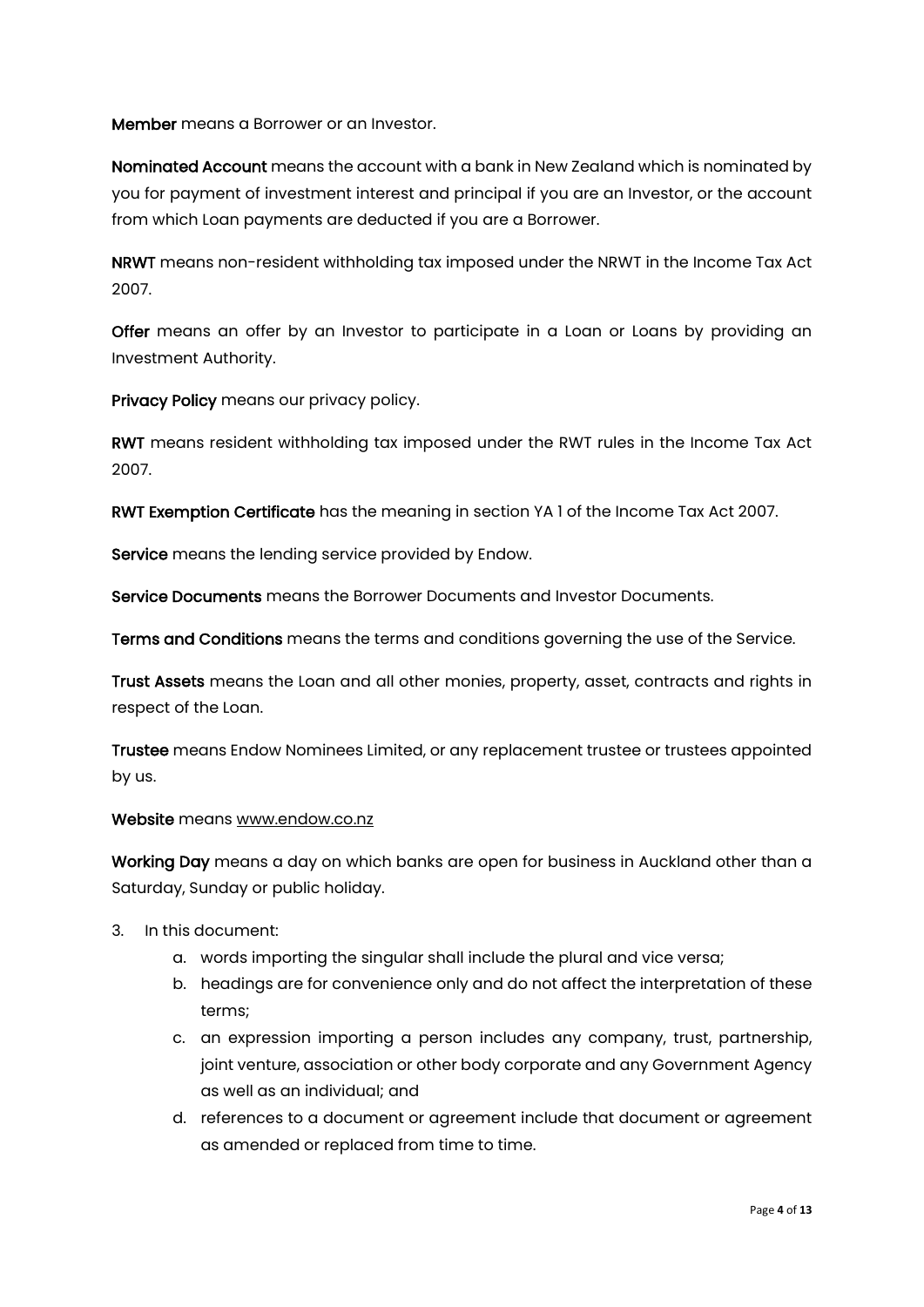# APPLICATION FOR MEMBERSHIP

- 4. To use the Service, you must apply for membership as an Investor or Borrower using the appropriate application forms.
- 5. To be accepted as a Member you must:
	- a. be 18 years of age or older (if you are a natural person);
	- b. be incorporated or constituted in New Zealand (if you are a company or trust);
	- c. have a New Zealand domiciled bank account;
	- d. not be bankrupt, insolvent or in liquidation;
	- e. have no previous convictions for fraud or dishonesty;
	- f. otherwise comply with the laws of New Zealand;
	- g. provide all the information as required on the application form or as otherwise requested by us at any time; and
	- h. pass our verification requirements in relation to your identity (and the identity of any directors, trustees and/or senior managers (if applicable)) and personal information to our sole satisfaction.
- 6. Borrowers and Investors (including any directors and/or trustees and senior managers (if and as applicable)) must satisfy our identity verification checks, which may take place at any time, and will be required to provide:
	- i. full legal name/s;
	- ii. date of birth (if applicable);
	- iii. residential address or registered address (whichever is applicable);
	- iv. proof of address if not resident in New Zealand;
	- v. copy of their passport or driver's licence;
	- vi. New Zealand IRD number and RWT rate applicable or NRWT rate (whichever is applicable);
	- vii. New Zealand bank account number; and
	- viii. if the Borrower or Investor is a trust, the trust deed and any ancillary retirements/appointments of trustees (if applicable).
- 7. Endow may, by providing written notice, impose further eligibility conditions at any time that must be fulfilled by Borrowers and Investors.
- 8. We can accept or decline your application at our sole discretion.
- 9. Once we accept your application for membership we will provide you with a reference number which is to be used on all future communications to us.
- 10. We may suspend or terminate your membership at any time upon providing written notice to you, including for, but not limited to, breaches of our Fair Dealing Policy. We retain the right to prohibit any person from using our Service, or to limit any person's use of our Service. Any Loan to which you are a Borrower or Investor at the time of the termination will continue to be governed by the terms and conditions as set out in the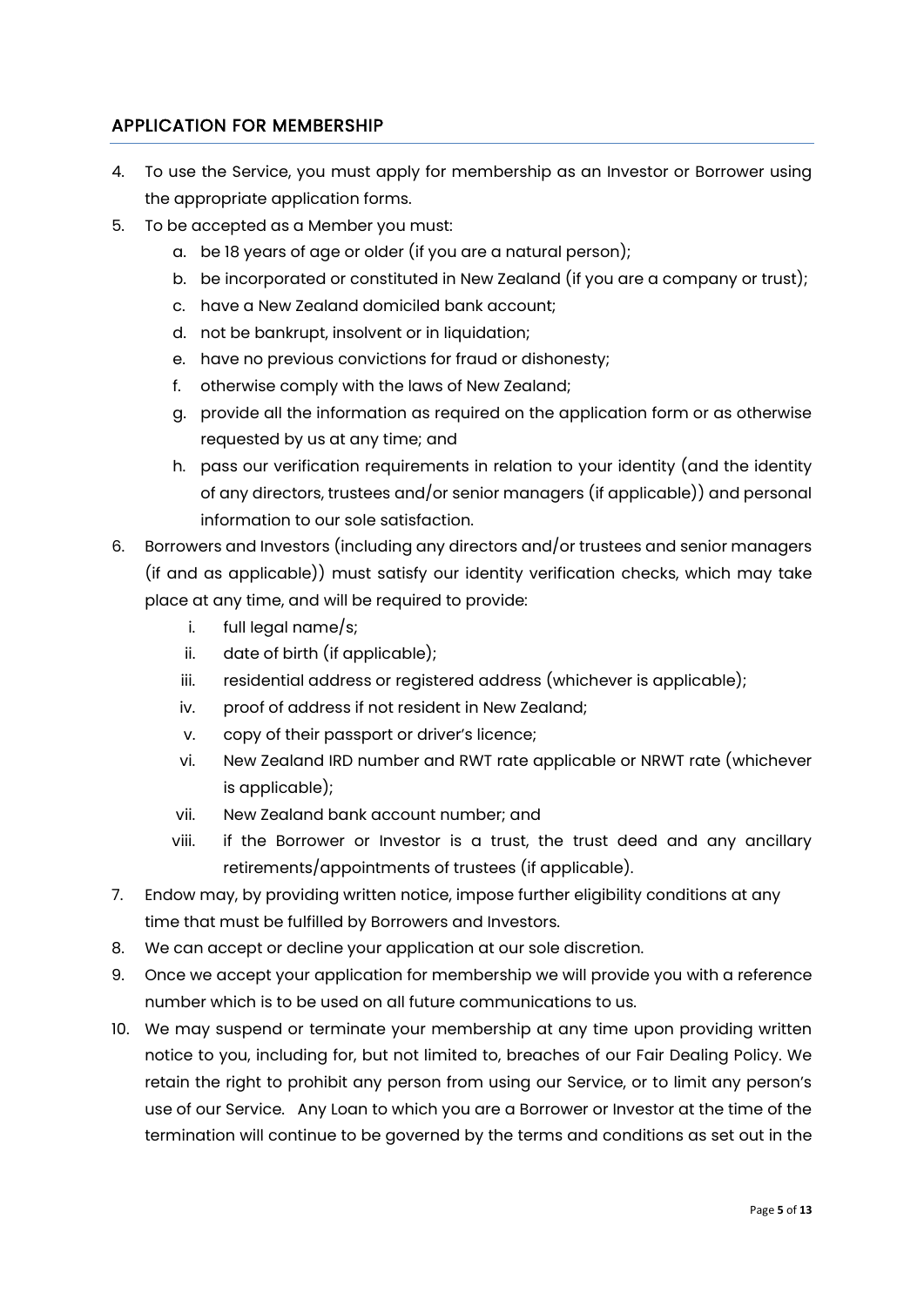Investor Documents and or Borrower Documents, until such time as the Loan Documents have been terminated or expired in accordance with their relevant terms.

# **INVESTORS**

#### BECOMING AN INVESTOR

- 11. To register as an Investor of the Service, you must:
	- a. Provide us with a fully completed Investor application form and provide the information required to verify your identity (and any directors or trustees (if and as applicable)) as detailed on the Investor application form or as otherwise requested by us at any time.
	- b. Fully and completely provide all of the information in the Investor application form or as otherwise requested by us at any time, including making the required declarations.
	- c. Pass the following checks completed by us:
		- i. identity verification checks;
		- ii. Companies Office checks (if required);
		- iii. online checks; and
		- iv. any other checks we deem appropriate in our sole discretion.
	- d. Satisfy the minimum standards contained in our Fraud and Anti-Money Laundering Policy and Fair Dealing Policy as published on the Website;
	- e. Comply with the exclusion requirements of Schedule 1, clauses  $3(2)(a)-(c)$  and  $3(3)(a)-(b)(ii)$  inclusive of the Financial Markets Conducts Act 2013 (FMCA); and
	- f. Provide the required certification pursuant to paragraph 11(e) above.
	- g. Once you have been accepted as an Investor by us, you will receive confirmation of your acceptance which will include your client reference number. Once you have been accepted as an Investor, you will be subject to on-going checks of your identity which may take place at any time.
- 12. You may withdraw an application to become an Investor at any time by notifying us in writing at [team@endow.co.nz](mailto:team@endow.co.nz)
- 13. Once the application to become an Investor has been accepted by us, you may use the Service as detailed in the Investor Agreement to submit your Investment Authority, subject to the terms and conditions set out in the Investor Agreement and other Investor Documents. An Investment Authority can be withdrawn up until the Loan is recorded as 'subscribed'.
- 14. We will operate the Service at all times in compliance with our Fair Dealing Policy. A copy of the Fair Dealing Policy can be accessed on the Website.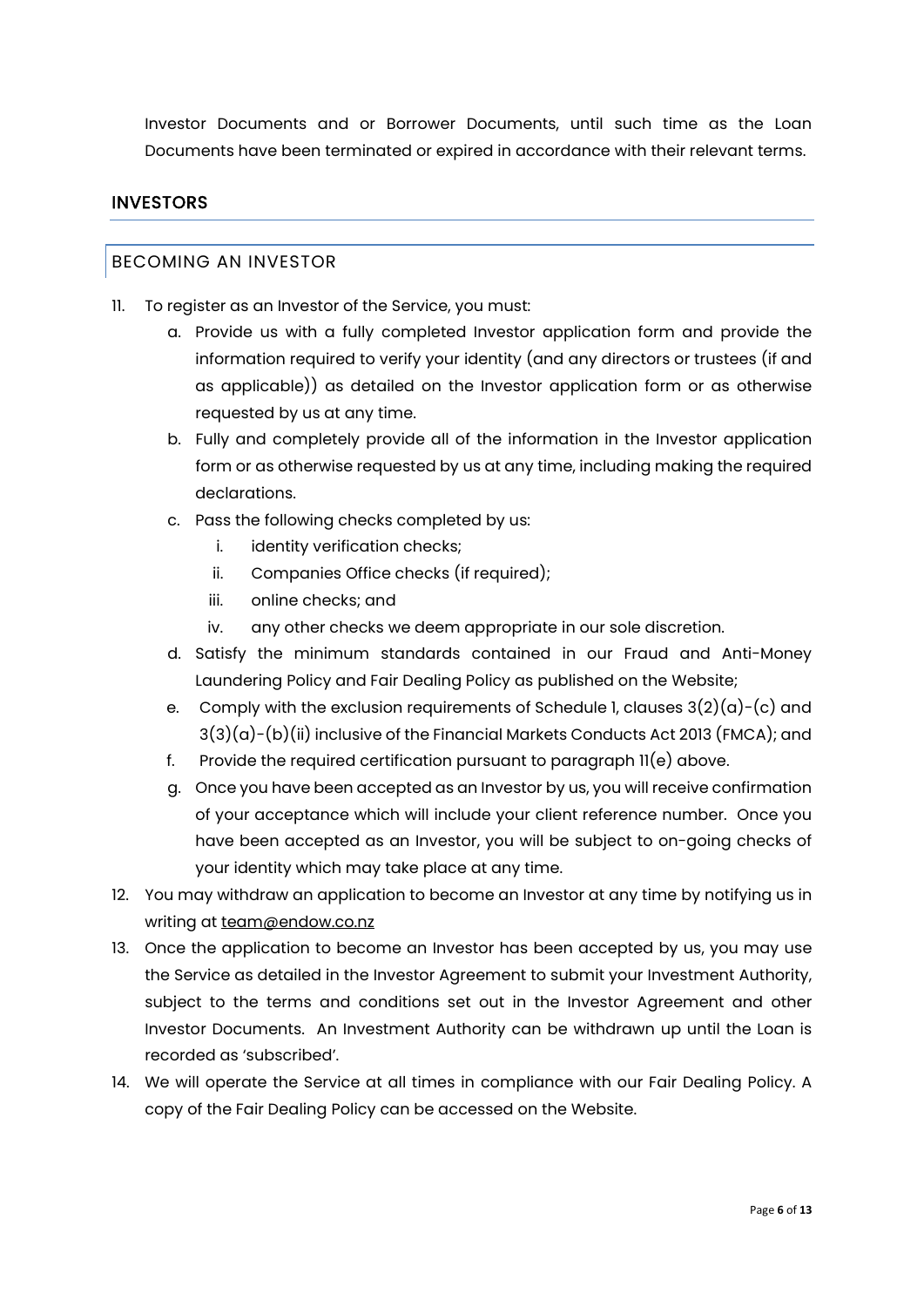# ARRANGEMENTS FOR INVESTORS

- 15. The Trustee will act as bare trustee for each Investor in relation to each Investor's interest in each Loan in which the Investor is participating in accordance with the Investor Documents.
- 16. An Investor may not deal directly with any Borrower or any Guarantor and all correspondence and actions required in respect of the Borrower, any Guarantor and/or the Loan will be undertaken by the Trustee or on the Trustee's behalf as set out in the Investor Agreement and Declaration of Trust.
- 17. Where multiple Investors participate in a Loan, each Investor will have a separate interest in the principal and interest payable under the Loan Documents based on the proportion of the value of the Loan contributed by each Investor.

# THE SERVICE FOR INVESTORS

- 18. Offers will be ranked on a 'first come, first served' basis, with Offers submitted earlier having priority over those submitted later.
- 19. Once the full value of the Loan has been met, the Loan will be recorded as 'subscribed' and the Borrower notified accordingly.

# **BORROWERS**

# BECOMING A BORROWER

- 20. To register as Borrower and apply for a Loan, you must:
	- a. Provide us with a fully completed the Borrower application form and provide the full details and information required to verify your identity and if the proposed Borrower is not a natural person, the identity of its directors, trustees and senior managers (as applicable)) as detailed on the Borrower application form or as otherwise requested by us at any time.
	- b. Fully and completely provide all of the information in the Borrower application form or as otherwise requested by us at any time, including making the required declarations.
	- c. Pass the following checks completed by us:
		- i. identity verification checks;
		- ii. Companies Office checks (if required);
		- iii. credit checks for each Borrower/s (including director/s and trustee/s) and Guarantor/s;
		- iv. online checks;
		- v. background checks; and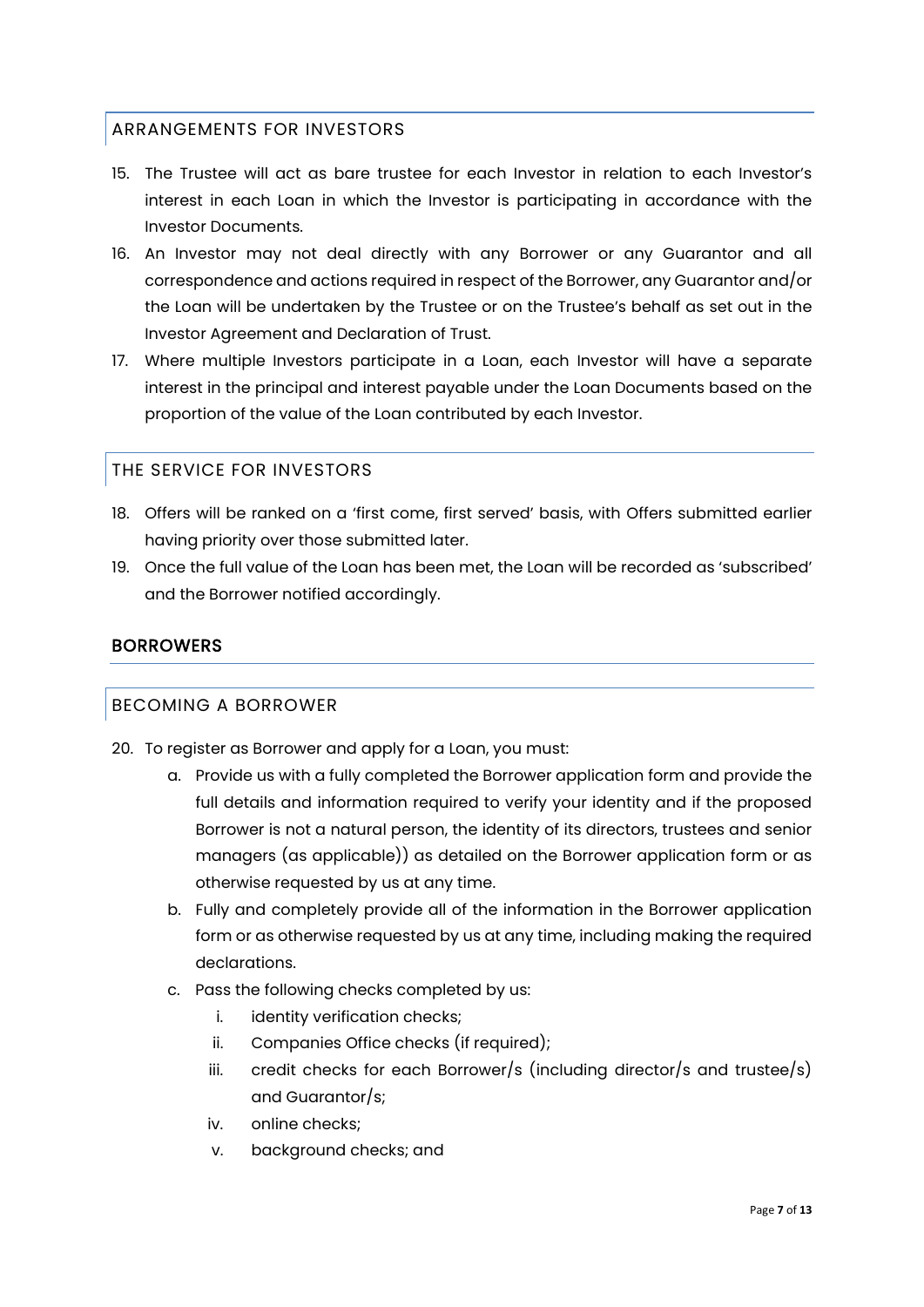- vi. any other checks we deem appropriate in our sole discretion.
- d. Satisfy the minimum standards contained in our Fraud and Anti-Money Laundering Policy and Fair Dealing Policy as published on the Website.
- e. Once you have been accepted as a Borrower by us, you will receive a confirmation of your acceptance which will include your client reference number. Once you have been accepted as a Borrower, you will be subject to on-going checks of your identity (and the identity of any of your directors, trustees and senior managers (if applicable)) which may take place at any time.
- 21. You authorise us to undertake any credit, verification or other checks we deem necessary in relation to your application to become a Borrower, and at any other time as required by us under the Loan Documents.
- 22. You may withdraw an application to become a Borrower at any time before entering into Loan Documents by providing notification in writing to us at [team@endow.co.nz.](mailto:team@endow.co.nz)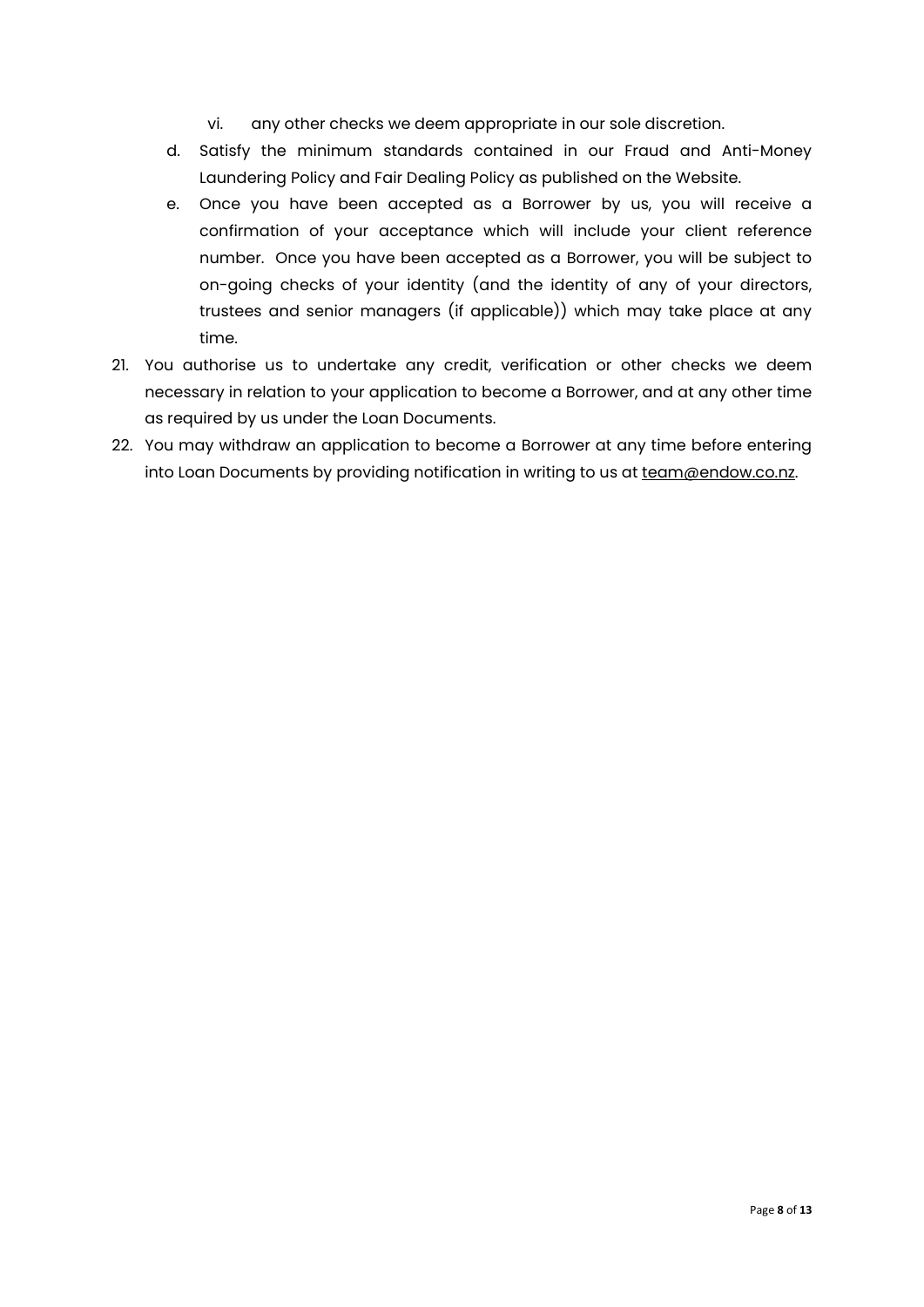# ARRANGEMENTS FOR BORROWERS

- 23. Once an application to become a Borrower has been accepted by us, you will be provided with a Loan Offer specifying the terms and conditions of the Loan to be provided. We will request Offers from Investors to fund the Loan in accordance with the Borrower Documents and Fair Dealing Policy. The listing of the Loan may be withdrawn by the Borrower at any time by providing notification in writing to us by email to [team@endow.co.nz.](mailto:team@endow.co.nz)
- 24. The Borrower agrees to enter into the Loan Documents with the Trustee (on behalf of each participating Investor) in respect of the Loan as required by the Loan Documents and on the terms and conditions contained therein.
- 25. The interest rate payable by the Borrower in relation to a Loan is the aggregate of the interest rate paid to Investors and the Commission that we receive, both of which are set out in the Loan Offer.

# THE SERVICE FOR BORROWERS

- 26. Once the full value of the Loan has been met, the Loan will be recorded as 'subscribed' and the Borrower notified accordingly.
- 27. Where a Loan is unable to be filled to the full value, the Borrower will be notified in writing.
- 28. In the event that:
	- a. a Loan is not fully subscribed at the end of a Listing Period and the Borrower chooses to withdraw the Loan Application, the Borrower will pay Endow an application fee equal to an amount of 1% of the funds subscribed to the Loan;
	- b. a Loan is fully subscribed, the Borrower will pay to Endow an application fee, calculated as a percentage of the Loan amount as set out in the Fee Schedule; and
	- C. a Loan is fully subscribed and drawn down, the Borrower will pay to Endow a Commission as set out in the Loan Offer.
- 29. Although we may permit Investors to fund a Loan at the time it is originated, Loans will generally be initially funded by Initial Funders.

# HOW A LOAN IS ADVANCED

- 30. When a Loan is fully subscribed, Endow will advise the Trustee and the Trustee shall:
	- a. prepare and deliver to the Borrower's nominated solicitor the Loan Documents; and
	- b. upon receipt of confirmation the Loan Documents are to be signed, and all conditions have been satisfied:
		- i execute the Loan Documents as required; and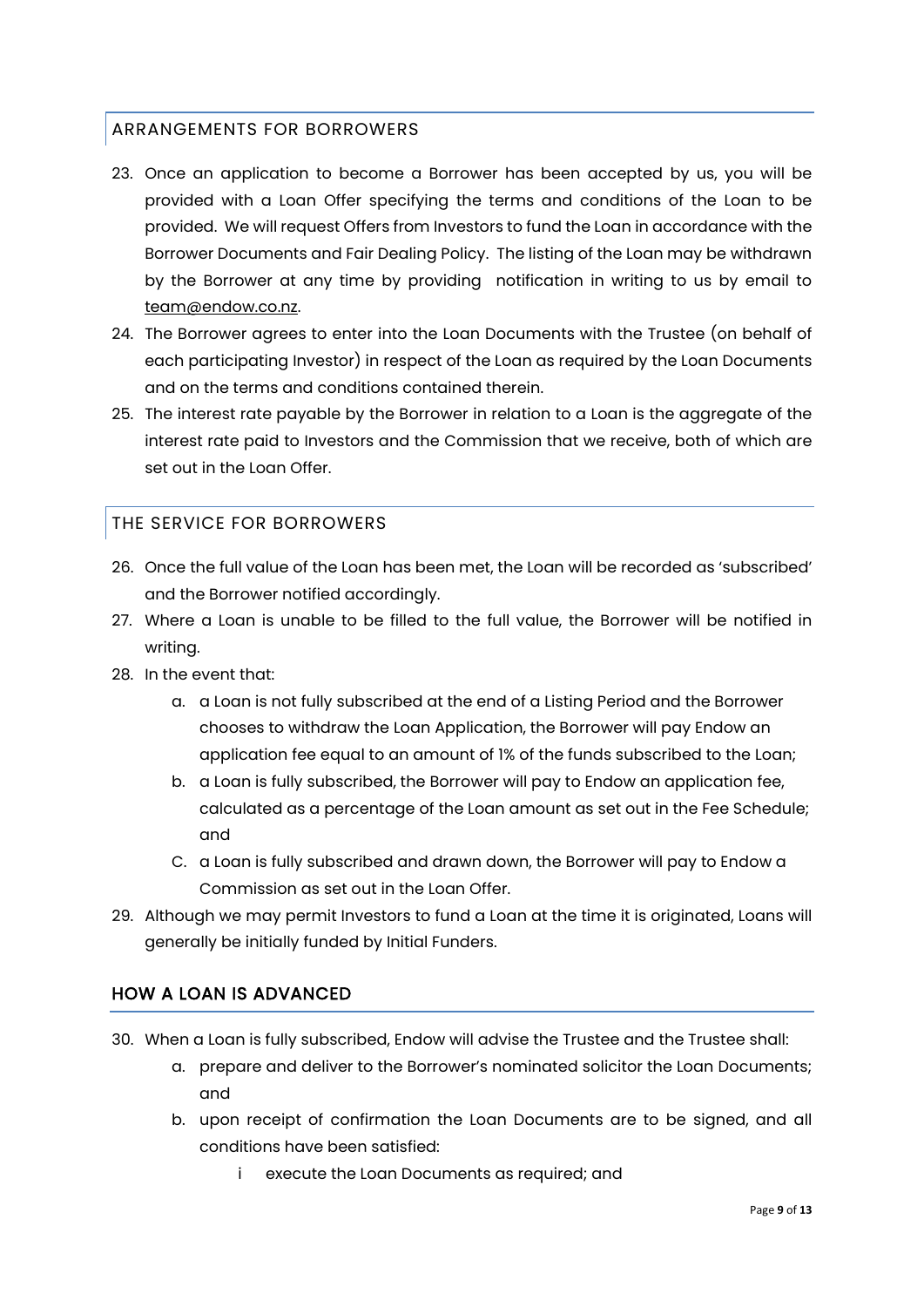ii advance the Loan to the Borrower, less any fees payable as detailed in the Loan Offer.

# SECURITY & GUARANTEES

- 31. Borrowers will be required to provide security in relation to the Loan, subject to the requirements notified by us from time to time. Any security provided will be held by the Trustee in accordance with the terms of the Borrower Agreement and Loan Documents.
- 32. Where we require a Guarantee in relation to a Loan, each Guarantor will be required to sign the Loan Documents and provide us with any and all information required in relation to the Loan and as detailed in the Loan Offer.

# MONITORING DEFAULTS & REPAYMENTS

- 33. We have a system in place to keep track of Loan interest, repayments, and any arrears. This includes weekly reporting to the Managing Director.
- 34. We also provide detailed monthly reports to the Board of Directors which includes the following information:
	- a. number and volume of Loans;
	- b. amount of un-invested funds held by the Trustee;
	- c. number of applications awaiting approval; and
	- d. list of Loans due to expire within the following month.
- 35. In the event the Loan falls into default as defined in the Loan Documents, default proceedings (described below) will be issued and the debt listed on the Borrower's credit file. We will take into account any factors that we consider relevant including our assessment of the likelihood that the Borrower will start a repayment plan.

# DEFAULT

- 36. Should a Borrower default on an interest payment, Endow will:
	- a. Immediately contact the Borrower to ascertain the reason for the default.
	- b. If the default is not remedied within 7 days, issue a letter of demand to the Borrower and default interest will apply to the default period.
	- c. If the default remains outstanding for a period of 60 days, manage the default in accordance with the Declaration of Trust, which includes.
		- i. continuing to manage the Loan default;
		- ii. reporting the default to a credit reporting agency;
		- iii. instructing the nominated solicitors to take steps to recover the Loan; and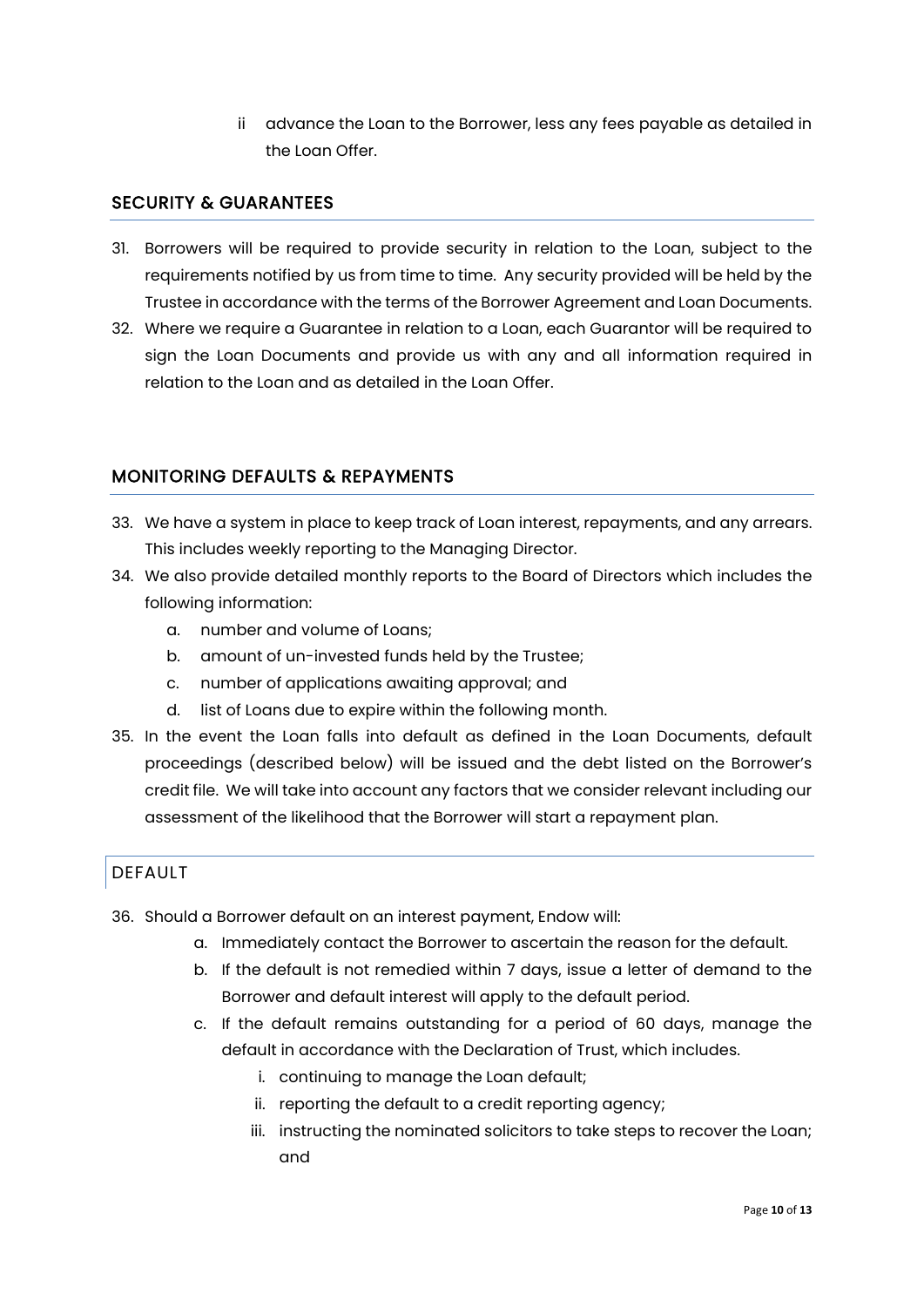iv. appointing a receiver or liquidator to recover the Loan (if applicable).

# GENERAL

# WARRANTIES

- 37. By agreeing to these terms you warrant and represent that:
	- a. you meet the relevant eligibility criteria set out in these terms; and
	- b. all the information provided by you as part of the application process is complete and accurate and you have not omitted to provide any information which may affect our decision to approve you as an Investor or Borrower; and
	- c. you agree to notify us in writing in the event of any changes, or you become aware of any errors or omissions in respect to the information already provided to us.

# INFORMATION ON WEBSITE

- 38. You are only permitted to access, view, copy, print or temporarily store material published by us on the Website for your personal use only. Any copyright notice on that information must be retained on the copy. You may not reproduce, adapt, distribute or incorporate in any other work, in whole or in part, anything from this Website without written permission from us. You may not create a link from any other Website to any part of this Website, other than the homepage, without our express consent.
- 39. While we endeavour to ensure all information contained on the Website is accurate and current, we do not accept liability for any error, misstatement or omission. We may change the material on the Website at any time without prior notice. In the unlikely event that an unauthorised person makes changes to the Website, we do not accept responsibility for those changes.
- 40. You agree that you are solely responsible for the actions you take in reliance on the content on the Website.

# INTELLECTUAL PROPERTY RIGHTS

41. The copyright in all materials (including rights in text, graphics, arrangement and overall design of this Website) displayed or available on this Website belongs to us unless otherwise stated. If we are not the owner of any material published on this Website, then your rights in relation to that material will be as defined by the copyright owner of the material.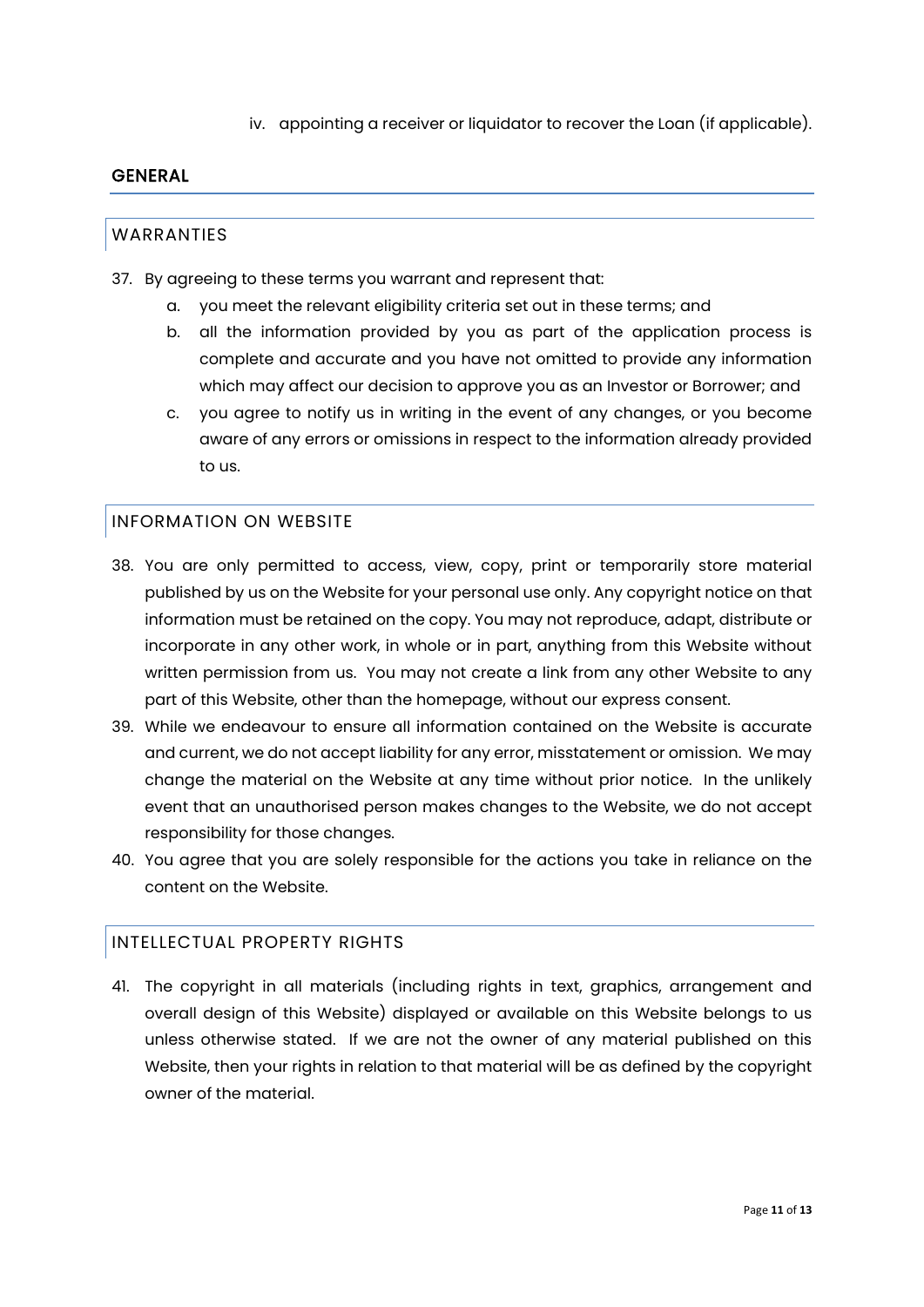# ACCESS TO OTHER WEBSITES

42. Our Website may contain links to third party websites. Those websites are not under our control. The links are provided for convenience and informational purposes only. Accordingly, the inclusion of any link does not imply an endorsement by us of that website. We are not responsible for the content, validity, accuracy, or the use, of any other website. You must check the terms and conditions applicable to any other websites you use or verify such information with the third parties directly.

# ENDOW LIABILITY EXCLUDED

- 43. You agree that your use of the Seervice is at your own risk. Subject to any terms implied by law which cannot be excluded, Endow and the Trustee will not be responsible or liable in contract, tort (including negligence), equity or otherwise for any direct, indirect, incidental, consequential, special, or punitive damage, or for any loss of profit, income or savings, or any costs or expenses incurred or suffered by you or any other person, arising out of, or in connection with, your access to, or use of, this Service or any linked website other than claims arising under the Consumer Guarantees Act 1993 where applicable.
- 44. All warranties, whether expressed or implied, as to the accuracy, currency, completeness, fitness for purpose or usefulness of the information contained on the Website are excluded to the extent permitted by law.
- 45. It is up to you to take precautions to ensure that whatever information you select for your use is free of items such as spyware, viruses, worms, Trojan horses or other items of a destructive nature.

# PRIVACY

46. We have a Privacy Policy governing collection, use and disclosure of your personal information by us. A copy of the policy is available on the Website.